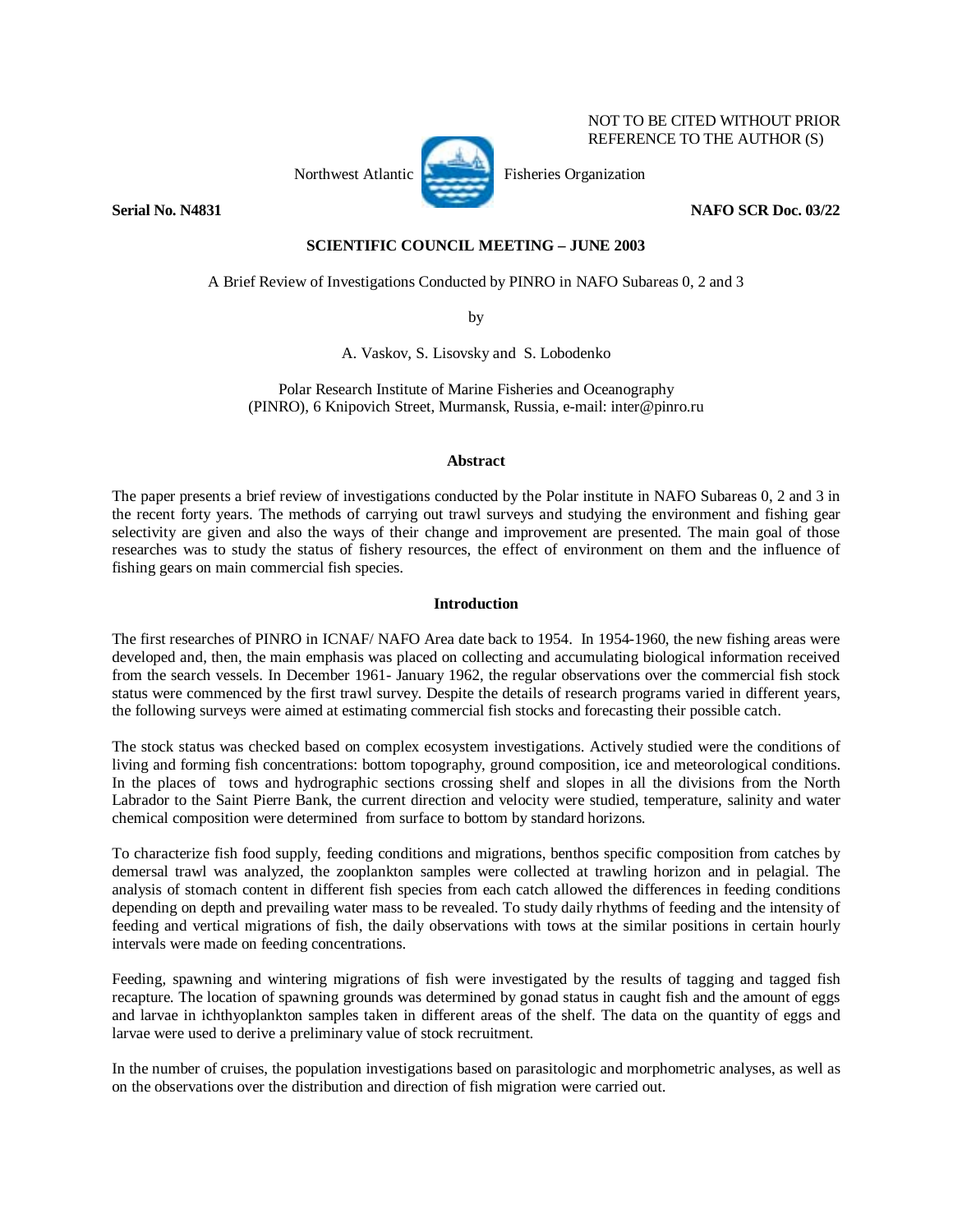To characterize the status of stocks, the data on the number of fish in catches, their length-age, weight and sex composition and maturity, fatness and condition were collected.

Besides above-mentioned works, the wide program of research surveys included the study of fishing demersal trawl selectivity, technological investigations and search for new methods of processing marine products. In 1985, on the Flemish Cap Bank, there was a made attempt to estimate stocks using underwater television and video camera.

#### **Material and Methods**

### A. **Trawl surveys**

The historical review of trawl surveys was presented at NAFO scientific session and published in journal "NAFO Scientific Council Studies" (Bulatova *et al*., 1997). The data on trawl surveys conducted in the past 42 years are shown in Table 1.

In 1961-1970, the surveys were carried out by side trawlers. Used as fishing gear was a demersal trawl with 10-12 m horizontal and 1.6-1.8 m vertical opening by nets, a small-meshed insertion with the length of 9 m and 8-10 mm mesh knot-of-knot was sewed in to the codend of bag. The tow speed equaled to 3.2 knots, the duration – to one hour. A number of trawl stations was planned based on the total duration of cruise. In the first years, when methods of trawl surveys were at the stage of development, the tows were made in Subareas 6-11 and the number of them was not great. A position of trawl stations was determined arbitrarily, the places of more successful tows were annually checked.

In 1967, to cover the area more uniformly, the grid of trawl stations was continuously widened. In the area of Div. 3KLNO, in 1969-1970, to 300 tows per a cruise were made. The positions of trawl stations were becoming relatively constant and repeating themselves every year.

The main purpose of surveys in 1961-1970 was the estimation of recruitment size by method of quantitative assessment of juvenile cod and haddock with the length under 35 cm and redfish with that one of below 15 cm. Before 1967, the surveys were performed in autumn-spring. Since 1968, when the season of observations was changed and they started to be executed in spring-summer, cod and haddock below 40 cm in length and redfish under 20 cm became to be classified as juveniles. The larger fish were measured without estimating their total number in catches. The age samples of juveniles were collected from different trawls so that the individuals from every size group were represented. The samples of adult fish were usually taken from catches without selecting by size, in the number of 300 ind. in each area.

The strength of the next year-classes was determined by relative abundance indices – the amount of juveniles from each year-class in the average catch per an hour of towing.

Since 1970, in Div. 3K, and since 1971, in all the divisions, surveys were conducted by stern trawlers and more often by MB-1202 "Persey-III". Since then, and during all the following surveys, the trawl with estimated 14.3 m horizontal and 4 m vertical opening by nets was used. The length of small-meshed insertion in the codend equaled to 19 m, with 10-12 mm knot-of-knot. The tow speed was 3.5 knots, the duration – one hour. In 1970, to keep the long-term data series and obtain the comparable data BRT-96 "Rossiya" and BMRT-1202 "Persey III" conducted 141 comparable trawlings on the similar concentrations of cod by parallel course. The comparison of catches by the two different vessels and trawls showed that the catches of BMRT "Persey-III" were, on the average, in 1.4 times higher than those ones of BRT "Rossiya". Due to that, the data from the previous surveys were corrected by the following way.

As in the preceding period, the tows were planned to be made in the sites with the standard set coordinates, though during the surveys, the position of the trawl stations somewhat varied depending on the available given depth, bottom topography, ground conditions and other reasons.

Since 1971, the surveys became total: the caught fish of any species and all the size groups were assessed. For quantitative estimation of individuals used were the methods applied during the previous surveys: mass measurement, counting by the piece or, in the case of big catches, with using containers.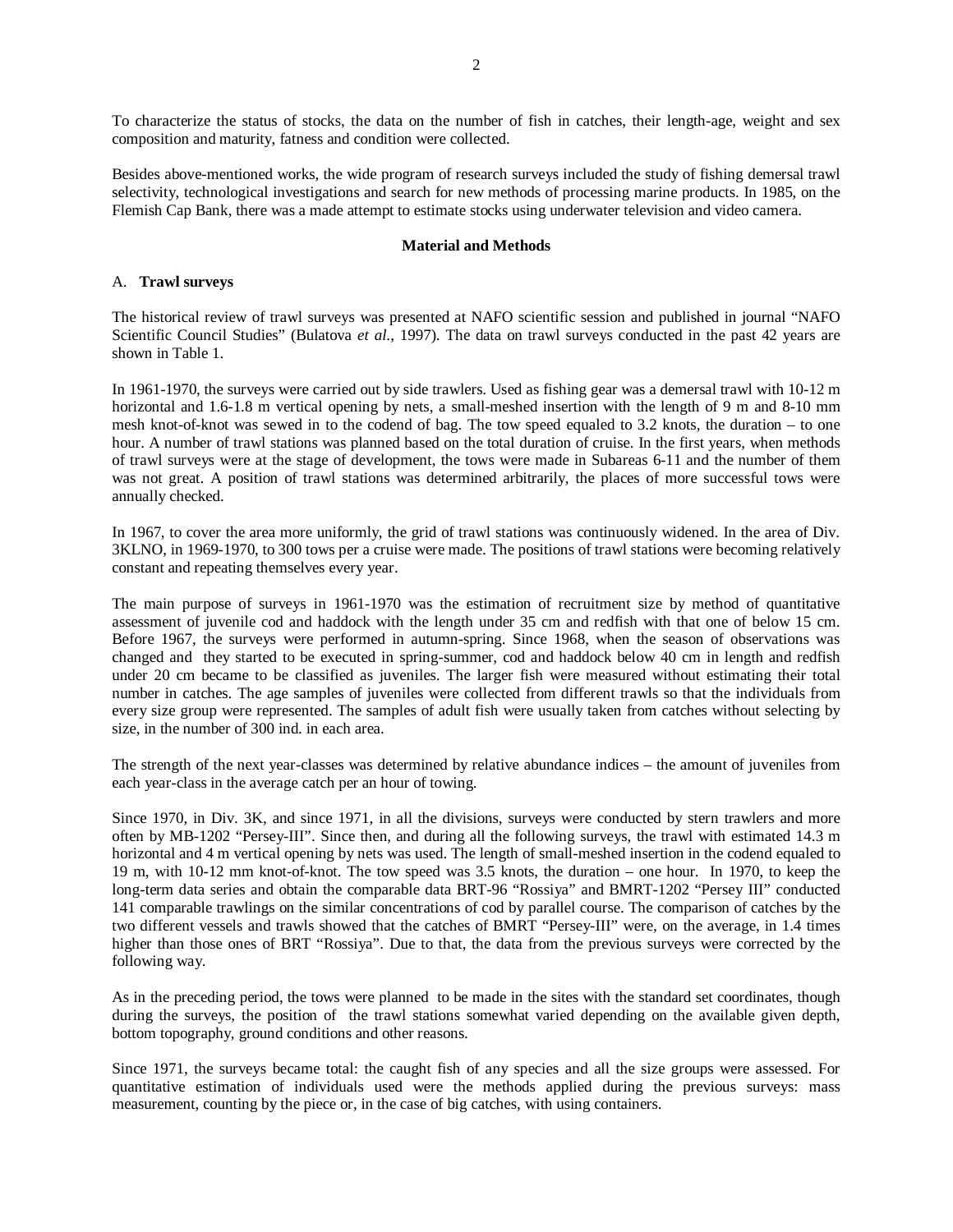The weight was determined for main commercial fish species in catches. For this purpose, by the data of age samples worked out were the length-weight keys supplemented and corrected during the following surveys.

When estimating stocks the average number and weight of fish in a catch per a trawling hour were taken as an index of abundance and biomass. Those indices were determined for each species and area by dividing the total number and weight of fish caught into a number of tows also including the empty ones.

Since 1975, in Div. 2J, 3KLNO, to assess capelin abundance and biomass, conducting trawl-acoustic surveys was initiated. "Simrad" EK-38 echo sounders were used as echo integrating system. Tacks were made in latitudinal direction, from the coast of Canada to 280-300 m depth. The distance between tacks on dense concentrations of capelin was 10 miles, on the scattered ones  $-30$  miles. Parallel with the acoustic survey, the underwater photographing with the aid of "Triton" photo camera was applied.

From 1980, in Subarea 3, besides the spring-summer trawl surveys, they started to carry out the autumn-winter ones aimed at estimating halibut stocks, collecting data on roundnose grenadier and determining a percentage ratio of fish at different depth both there and in Subareas 0, 1, 2. Alongside with that, in autumn, on the Big Newfoundland Bank, a trawl survey for capelin pre-recruits was executed. It was conducted applying mid-water trawl with 3.5 mm mesh knot-of-knot. The hauls were made in 0-20 m, 20-40 m, 40-60 m layers with the duration of 10 min. When calculating the index of abundance the number of individuals per a mile of trawling was used as an indicator.

Since 1983, the trawl surveys and the stock assessment were initiated to be conducted by NAFO methods proposed by Canadian researchers (Doubleday, 1981), that allowed Russian specialists to obtain data comparable with the results from the similar surveys by the other countries. In the previous years, the surveys were conducted by the vessels of BMRT-type, since 1985 – by those ones of PST-type with less tonnage, then the large freezing trawlers were completely replaced. A trawl used for research tows was the same as in the previous years. A tow speed was constant and equaled to 3.5 knots. In 1983, the duration of tows was one hour, but since 1984 the half hour trawlings were initiated in order to increase their number. In Div. 3KLMNO, during the cruise, 450-550 hauls were conducted. The position of trawl stations was determined arbitrarily depending on the estimated depth, rough bottom, different above and underwater hindrances allowing for the boundary between fishery and buffer zones. Three and more tows were planned in each stratum depending on its area. While conducting trawl surveys, the acoustic one for main commercial fish species was also conducted.

From 1984, the main commercial fishes – haddock, cod, redfish and four Pleuronectidae species were only assessed.

Since 1985, on the Flemish Cap Bank, and, in the following years, in all the Divisions of Subarea 3, the trawl survey was accompanied by the hydroacoustic one that permitted the abundance and biomass of fish in the layers, which were inaccessible for fishing by demersal trawl, to be estimated. The indices of fish abundance and biomass derived based on demersal trawl and acoustic surveys were summed up, that made it possible to give more precise stock assessment and to approach their values to the absolute ones.

It should be noticed that arranging and conducting the cruises were connected with heavy financial expenses: the cost of expeditions fluctuated from 450 000 to 750 000 USD. In the course of time, the wide program of investigations carried out by PINRO in NAFO area was initiated to be shortened and became narrow-directed. In the recent decade, the changes in Russian economy had a negative effect on opportunities of the institute to conduct regular observations: different research vessels, different periods of their work and incomplete coverage – the Flemish Cap Bank only. However, despite this, Russia is very much interested in research on fishery resources in NAFO Convention areas.

# B. **Hydrographic investigations**

The first hydrographic investigations of the Polar institute in NAFO (ICNAF) area date back to 1954, when the research vessel "Sevastopol" made 86 hydrographic stations on standard horizons. The works were made in Div. 3O, 3P.

Since 1958, complex hydrographic investigations were carried out on the Big Newfoundland Bank, the Flemish Cap Bank, in the areas of Labrador and Nova Scotia.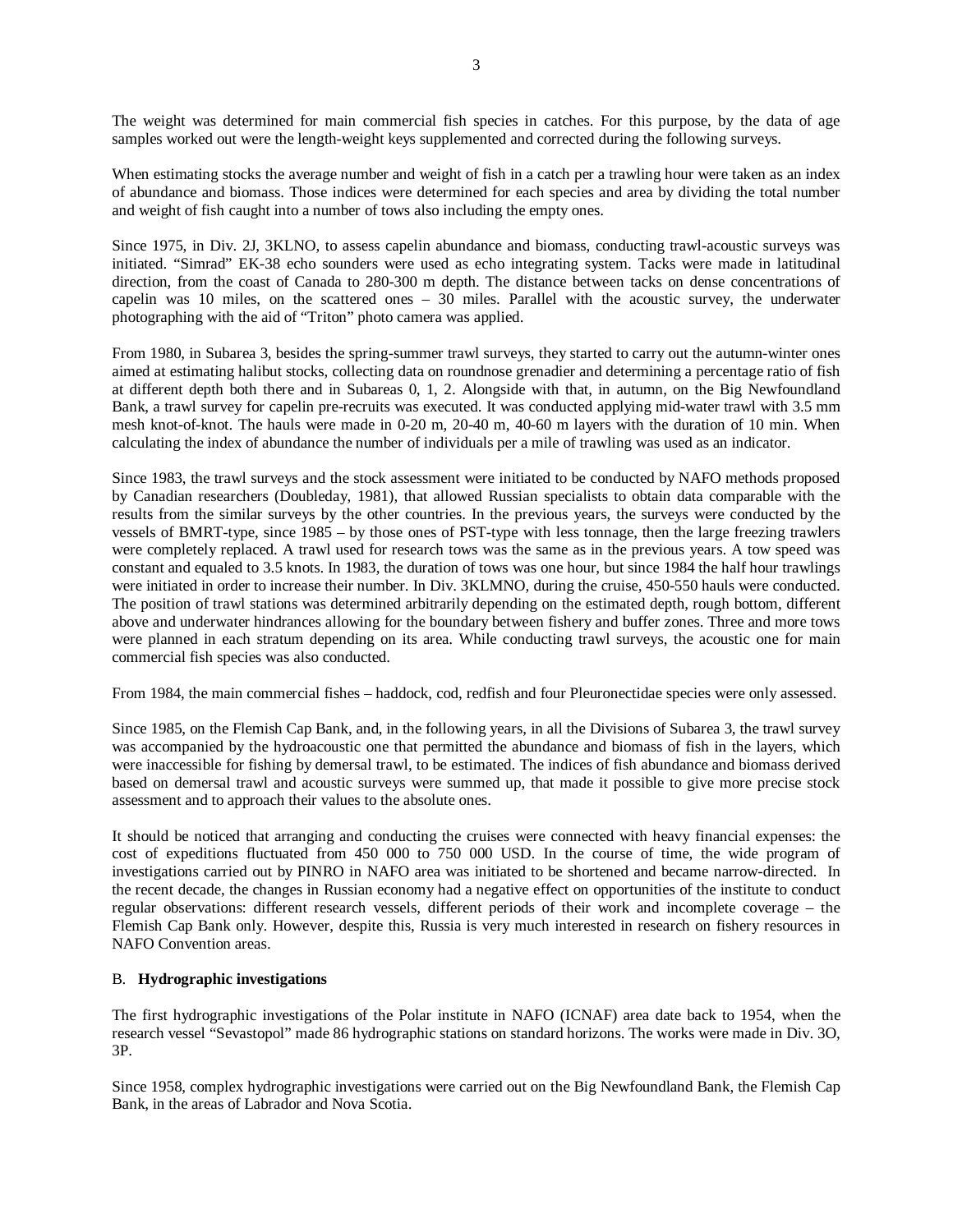In 1960-1962, the researches in the area of Nova Scotia and the Georges Bank were, mainly, carried out by the search vessels. In 1960, at 450 stations, temperature, salinity, oxygen and biogenic elements were observed above the depth of 1 000 m.

While commencing the regular trawl surveys in 1961, they started to carry out the hydrographic investigations in the sites of tows and along the hydrographic sections crossing shelf and slopes in all the divisions from the North Labrador to the Saint .Pierre Bank. Current direction and velocity were studied, water temperature, salinity, chemical composition were measured from surface to bottom by standard horizons.

Since 1967, the hydrographic surveys covered Div. 3KLNOP. In 1967, the survey was carried out in autumn, and since 1968 - in spring-summer. 300-400 hydrographic stations were made in the period of survey. The works were aimed at studying the spatial and time variability of water temperature and salinity on the Newfoundland shelf.

From 1971, hydrographic investigations were regularly conducted in the areas of capelin spawning in the Newfoundland area.

In 1977-1982, PINRO executed a considerable number of works according to NAFO international project "Flemish Cap". Within the frames of the project, hydrographic investigations were performed in order to study variability of water condition dynamics and its biotic consequences (Kudlo *et al*., 1984). The studied area represented the even grid of 42 hydrographic stations. The observations were also made on standard grid of trawl stations, as well as on standard hydrographic sections. In all, from December 1977 to April 1982, there were 26 hydrographic surveys conducted by vessels of PINRO on the Flemish Cap Bank.

The maximal number of hydrographic stations – over 4 000 - were made in 1981-1990, the last full-scale survey was carried out in the Northwest Atlantic in 1993. The survey was not completely performed in 1994.

Before 1994, the hydrographic surveys were executed using bathometers.

In 2001-2002, in the Northwest Atlantic the hydrographic surveys were renewed, but only conducted on the Flemish Cap Bank. They were performed applying FSI 3.0 STD-sondes.

## **C**. **Investigations of selectivity**

With the appearance of large tonnage trawlers participating in fishery the necessity to prevent the trawl bags with great catches arose.

The first researches to evaluate the effect of the trawl bag upper panel covered by the additional strengthening net with the same mesh size as in the trawl bag on the trawl bag selectivity were conducted by BMRT "Kometa" when harvesting redfish in the area of Labrador and the Flemish Cap Bank in 1963.

The analysis of test results showed that strengthening net with such characteristics diminished the selectivity coefficient of standard bag by 7-8%.

In 1967, the selectivity of trawl bags with two types of strengthening nets on the upper panel of the trawl bag was investigated by BMRT "Vitebsk". The survey was executed when fishing cod in the area of Labrador. By the results of tests it was revealed that the strengthening net with the mesh size as in the standard codend reduced its selectivity by 15-20%, and the strengthening net with the mesh size of twice as large had no influence on its selectivity. Later, the cover of such type was approved to be used in NAFO Regulatory Area.

The investigations into selectivity of trawl bags with the mesh size of 100 and 120 mm while fishing redfish and Greenland halibut were commenced by BMRT "Suloy" in the area of Labrador and the Baffin Land in 1979. When testing used was a small-meshed cover of the ICES-type, where the upper panel of the trawl bag was covered by the small-meshed net, in which fish escaping through meshes concentrated.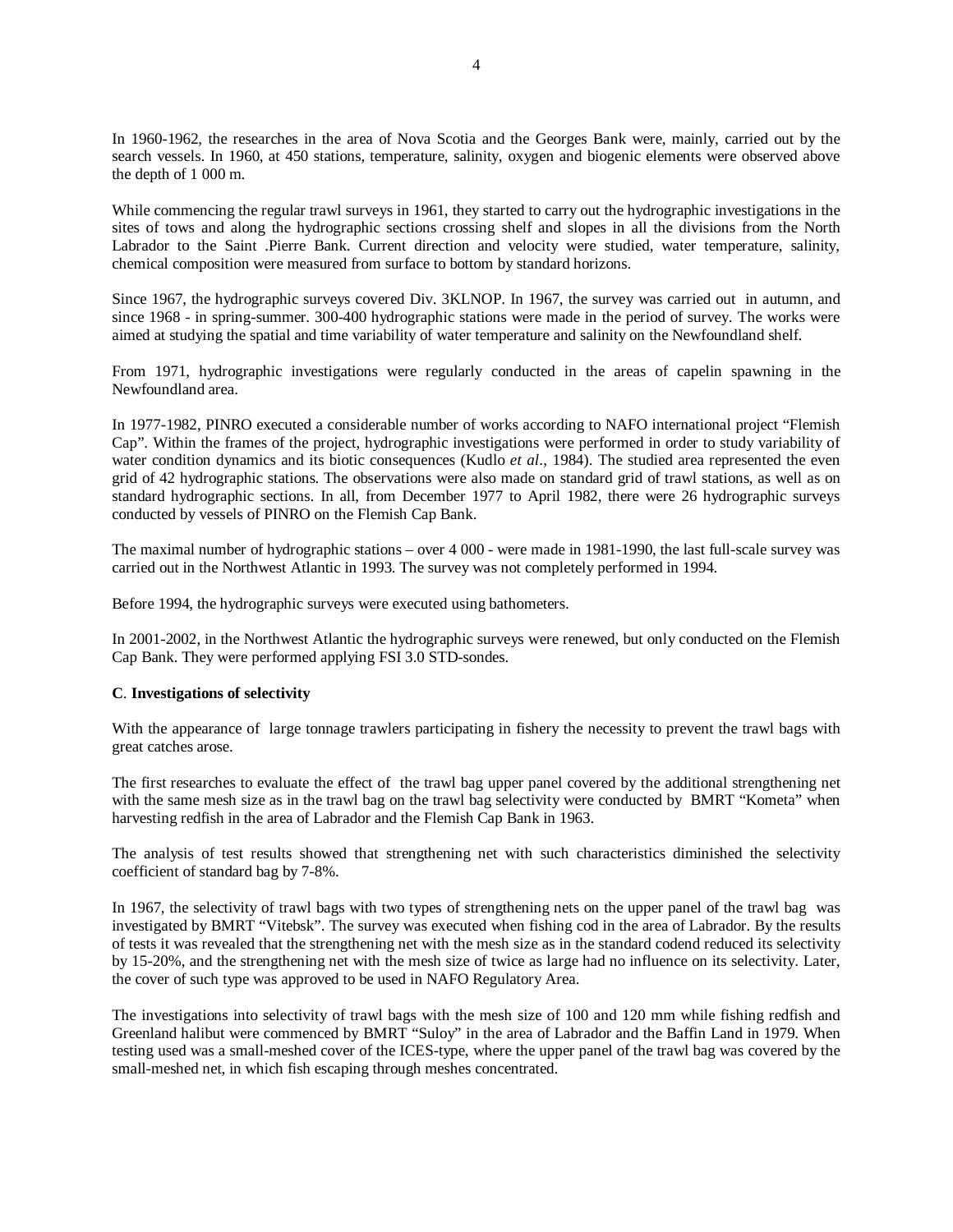In the fishery of redfish by the trawl bag with 120 mm mesh, the selectivity factor was 2.1, the range of selectivity – 13.0 cm. The trawl bag selectivity with 100 mm mesh was low. Fish retention from each size group exceeded 60%. Therefore, it was impossible to determine the parameters of selectivity.

Trawl bag selectivity with 120 mm mesh size in the fishery of Greenland halibut was assessed in the area of the Baffin Land. Only two series five valid tows each were made. Based on the results from them, in the trawl bag with such mesh fish retention was 93-95%.

In 1980, 1981, the researches to assess selectivity of trawl bags in demersal trawls with 117-135 mm mesh size were conducted for Greenland halibut, redfish, roundnose grenadier, witch flounder, cod by BMRT "Nikolay Kononov". The works were executed in the Notre Dame Bay and in the Davis Strait. Selectivity was determined by the method of covering the trawl back with a small-meshed net.

In 1981, selectivity of demersal trawl bags with 125-145 mm mesh size for redfish, yellow-tail flounder, American plaice was investigated by PST "Menzelinsk" on the Flemish Cap Bank. During the cruise, the research on midwater trawl bags with applying the bag-shape cover was executed for redfish. The selectivity of mid-water trawl bags was essentially higher, than of the demersal ones with the same or greater mesh size.

The tests of the trawl bag selectivity in NAFO Regulation Area were renewed by BMRT "Vaigach" in 1994, when mid-water trawl selectivity for redfish was assessed. During the tests and later, the other vessels used completely enveloping bag-shape cover.

In 1996, a selectivity for Greenland halibut was investigated by STM "Ozernitsa" with applying the trawl bags equipped by selective grid with the lengthwise and cross bars. The sorting system was the same as used while fishing cod in the Barents Sea.

Owing to the necessity to specify technical measures of fishery regulation in NAFO Area, in 2001-2002, one cruise was conducted by STM "Mozdok" and the three ones – by SRTM "Remojfjord". In the cruises, the selectivity of bottom trawl bags with 120-155 mm mesh size was tested for Greenland halibut, redfish, American plaice and roughhead grenadier.

Based on the results from the cruises, the reports were prepared and presented at the sessions of NAFO Scientific Council.

In the period of 1963-2002 there were 11 conducted cruises, during which the selectivity of trawl bags with different equipment and mesh size was studied for the main commercial fishes in NAFO Regulation Area.

### **References**

- BULATOVA, A.Yu., A.A.VASKOV, V.M.KISELEVA, and P.I.SAVVATIMSKY. 1997. Review of Russian Bottom Trawl Surveys in the NAFO Subareas 0, 2, 3 for 1954-95. NAFO Sci. Coun. Studies, 30: 51-55 p.
- DOUBLEDAY, W.G. Editor. 1981. Manual on groundfish survey in the Northwest Atlantic. NAFO Sci. Coun. Studies, No. 2, 55 p.
- KUDLO, B.P., V.A.BOROVKOV and N. G. SAPRONETSKAYA. 1984. Water circulation patterns on Flemish Cap from observation in 1977-82. NAFO Sci. Coun. Studies, 7:27-37.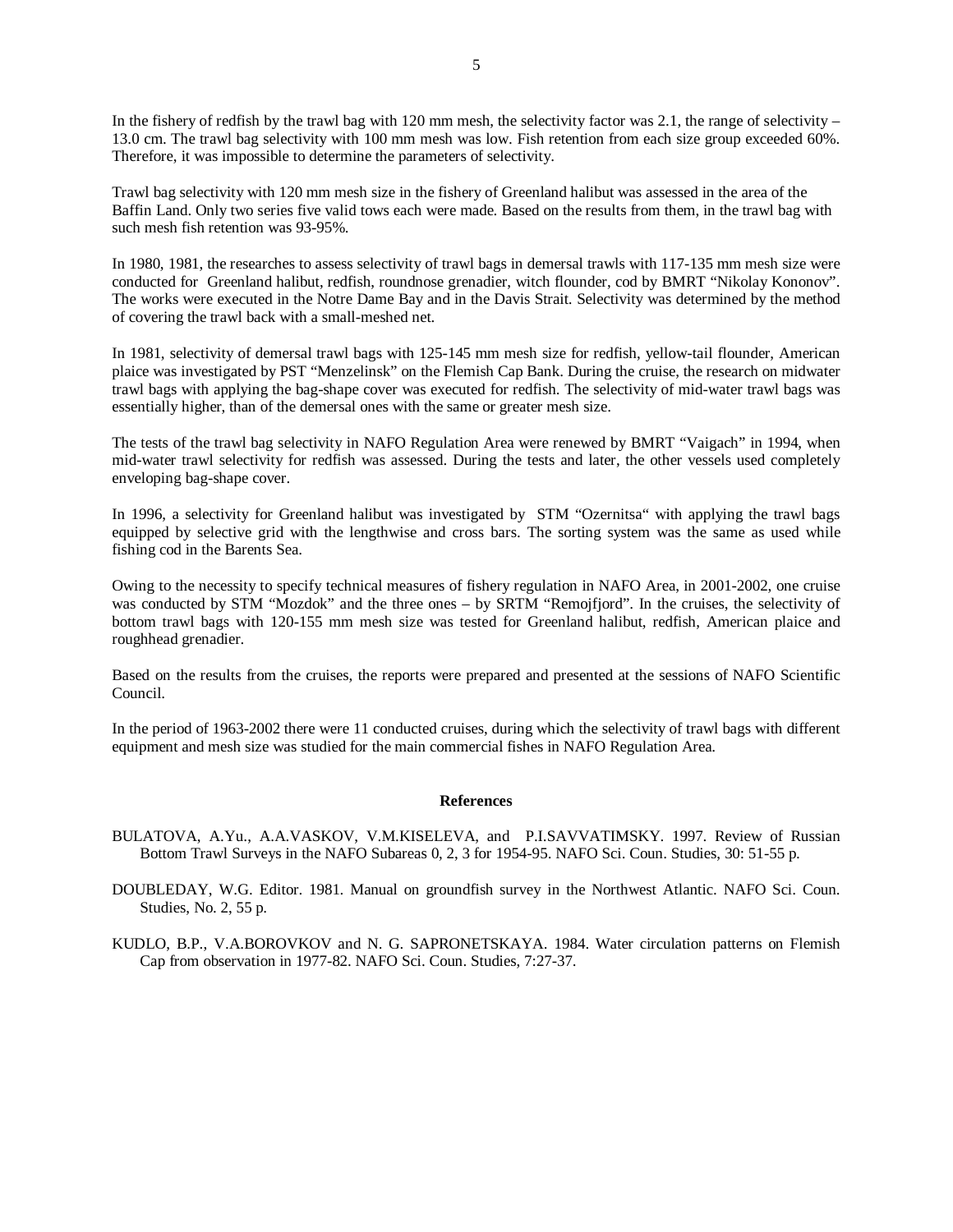| Year    | Period        | NAFO Area      | Vessel                     | Cruise No.                  | Number of<br>valid hauls |
|---------|---------------|----------------|----------------------------|-----------------------------|--------------------------|
| 1961-62 | Dec-Mar       | 2J, 3KLMNOP    | BRT-95 Pobeda              | $\mathbf{1}$                | 181                      |
|         |               | 4VWX, 5Z       |                            |                             |                          |
| 1962-63 | Dec-Jan       | 2GHJ, 3KLMNOP  | BRT-95 Pobeda              | $\overline{4}$              | 180                      |
| 1964    | Jan-Mar       | 2J, 3KLMNOP    | BRT-95 Pobeda              | $\mathbf{1}$                | 148                      |
| 1964-65 | Dec-Feb       | <b>3KLMNOP</b> | BRT-97 Sevastopol          | 22                          | 153                      |
| 1965-66 | Dec-Feb       | 2GHJ, 3KLMNOP  | BRT-97 Sevastopol          | 24                          | 118                      |
| 1967    | Jan-May       | 2J, 3KLMNOP    | <b>BRT-99 Novorossijsk</b> | 21                          | 182                      |
|         |               |                | BRT-97 Sevastopol          | 26                          | 195                      |
| 1968    | Apr-Jun       | 3KLMNOP        | BRT-96 Rossiya             | 10                          | 222                      |
| 1969    | Apr-Jul       | 2J, 3LMNOP     | BRT-96 Rossiya             | 11                          | 276                      |
| 1970    | Mar,          | 3K             | BMRT-1202 Persey-lll       | $\overline{4}$              | 157                      |
|         | May-Aug       | 3LMNOP         | BRT-96 Rossiya             | 13                          | 299                      |
| 1971-72 | May-Aug       | 3KLMNOP        | BMRT-1202 Persey-lll       | 6                           | 240                      |
|         | Apr-Jul       | 3KLMNOP        | BMRT-1202 Persey-lll       | $\,8\,$                     | 241                      |
| 1973    | Jun-Aug       | <b>3KLMNOP</b> | BMRT-1202 Persey-lll       | 11                          | 291                      |
| 1974    | Jun-Aug       | <b>3KLMNOP</b> | BMRT-1202 Persey-lll       | 12                          | 266                      |
| 1975    | Jun-Sep       | <b>3KLMNOP</b> | BMRT-1202 Persey-lll       | 14                          | 295                      |
| 1976    | Mar-Jun       | 3KLMNOP        | BMRT-1202 Persey-lll       | 15                          | 294                      |
| 1977    | Apr-Jul       | 3KLMNO         | BMRT-1202 Persey-lll       | 18                          | 227                      |
| 1978    | May-Jul       | 2J, 3KLMNO     | BMRT-1202 Persey-lll       | 20                          | 262                      |
| 1979    | Mar-Jun       | 3KLMNO         | BMRT-2645 Suloy            | 2                           | 309                      |
| 1980    | Apr-Jul       | 2J, 3KLMNO     | BMRT-0422 N.Kononov        | 2                           | 334                      |
| 1980-81 | Dec-Jan       | OB, 3K         | BMRT-0422 N.Kononov        | 3                           | 69                       |
|         | Jun-Jul       | 2J, 3KLMNO     | BMRT-0422 N.Kononov        | $\overline{4}$              | 232                      |
|         | Dec           | <b>OB</b>      | BMRT-1202 Persey-lll       | 26                          | 11                       |
| 1982    | Apr-Jul       | 2J, 3KLMNO     | BMRT-2645 Suloy            | 2                           | 324                      |
|         | Jul           | 3K             | BMRT-2645 Suloy            | $\overline{2}$              | 53                       |
| 1982-83 | Nov-Jan       | OB, 3K         | BMRT-2645 Suloy            | 26                          | 51                       |
|         |               | OB, 3K         | BMRT-2645 Suloy            | 11                          | 67                       |
| 1983    | May-Jul       | 3KLMNO         | BMRT-2645 Suloy            | 27                          | 464                      |
|         | Jul           | 3K             | BMRT-2645 Suloy            | $\mathbf{L}^{\prime\prime}$ | 94                       |
|         | Nov-Dec       | OB, 2GH        | BMRT-2645 Suloy            | 29                          | 125                      |
| 1984    | Mar-Jul       | 3KLMNO         | BMRT-2645 Suloy            | 30                          | 514                      |
|         | $_{\rm{Jul}}$ | $3\mathrm{K}$  | BMRT-2645 Suloy            | 30                          | 113                      |
|         | Sep           | OB, 2G         | BMRT-2645 Suloy            | 31                          | 105                      |
|         | Nov-Dec       | OB, 2GHJ       | BMRT-0023 N.Kuropatkin     | 6                           | 96                       |
| 1985    | Mar-Jun       | 3KLMNO         | PST-1363 Genichesk         | 2                           | 447                      |
|         | Jun           | 3K             | PST-1363 Genichesk         | $\mathbb{L}^0\mathbb{L}$    | 53                       |
|         | Nov-Dec       | OB, 2GH        | BMRT-422 N.Kononov         | 33                          | 83                       |

Table 1. Inventory of USSR/Russian trawl surveys conducted in 1961-2002.